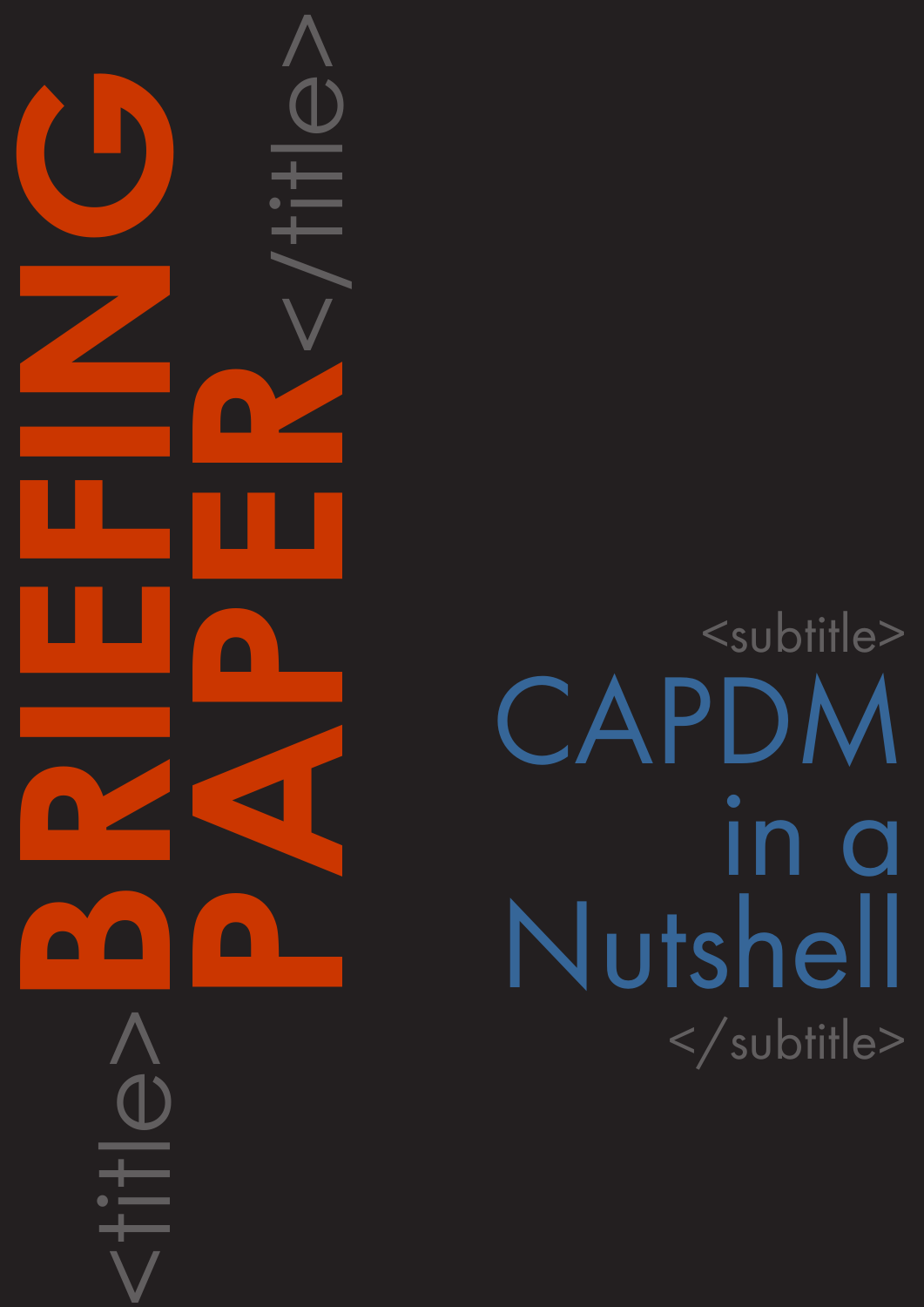## CAPDM Ltd. CAPDM Ltd.

About Us CAPDM is a company of learning content engineers. Established in 1996 in Edinburgh UK, we are 100% self-owned and funded from the services we provide to universities, professional associations, publishers and learning corporations.

> We have two core areas of expertise – single-source publishing using XML, and distance/online learning programme development. The former came from experience with publishing technical manuals for aircraft manufacturers in the 1980s; the latter came from producing the most successful non-tutored, online distance learning MBA programme in the world for Edinburgh Business School.

- an effective way to generate new business income.
- •benefits from leveraging CAPDM's proven experience in doing this for other successful online education providers, such as Edinburgh Business School and ifs School of Finance.

This all sounds expensive  $-$  is it?

Single-source publishing produces better quality learning materials more quickly. It:

- •unites all your print and online publishing efforts into a single, efficient solution for all media and delivery environments;
- lowers the ongoing cost of updating and maintaining learning materials by 40-60% over their lifetime;
- •creates valuable long-term materials assets that support knowledge management, blended learning approaches, efficient product localisation and re-branding, and strategic partnerships;
- keeps you forever independent of your online learning delivery system;
- introduces an effective knowledge/information management strategy into your organisation.

Developing flexible learning programmes with CAPDM that can be used at a distance provides:

- •a shared development process that makes the best use of your people and assets while letting CAPDM contribute its expertise and efficient production technologies.
- •success that can be sustained through efficient ongoing updating and maintenance of your courses and programmes.

CAPDM's contribution is independent of all the online learning environments you are using – we are delivery system agnostic. We can enhance any existing learning environment including Blackboard and Moodle, or build a custom one for you. The goal is to build better quality independent learning environments that:

- What can CAPDM do for you?
- 1. Design and build sustainable programmes of online distance learning for you based on open standards and new, more cost-effective Cloud technologies.
- 2. Help you to develop your own capacity to produce and maintain large numbers of high-quality online and distance learning programmes.
- 3. Create competitive online learning environments and businesses for international markets.
- •have richer content and more effective assessments and collaborations.
- •have features that particularly suit independent distance learners and tutors.
- allow the learning environment to be largely built and maintained outside of the actual delivery system being used - easing system update and migration, and enabling support for many different learning delivery systems.

Developing a profitable, international business in distance education requires you to get four key "ducks" lined up in a row - business, instructional, production and administration. This is hard to do, and CAPDM's involvement from day one with the management team charged with this business development is highly beneficial.

Also, success does not come from launching one programme. It requires a sustained commitment to ongoing growth and business development. Having an experienced partner like CAPDM to support you along the way helps to secure the business investment, prevent costly mistakes, and maintain focus on the core essentials.

At the start, the cost is about the same as if you already publish learning materials for two output uses - typically print and web. If you only want to print books with it, it is unlikely to be cost effective for you, unless you have other plans to get value from the knowledge assets created. It is very cost-effective if you need to deliver print materials for your programmes and provide rich online learning environments at the same time. It is also a very effective way to handle multilingual versions of the same material.

The approach we take becomes significantly cheaper in the long term because of the inherent efficiencies of single source publishing using XML, which is why other industries (aircraft, automotive) with substantial publishing needs have been using it since 1986. Batch production tools can generate thousands of accessible, high quality web pages in seconds, and typeset a 750 page academic textbook in minutes.

Why are these of benefit?